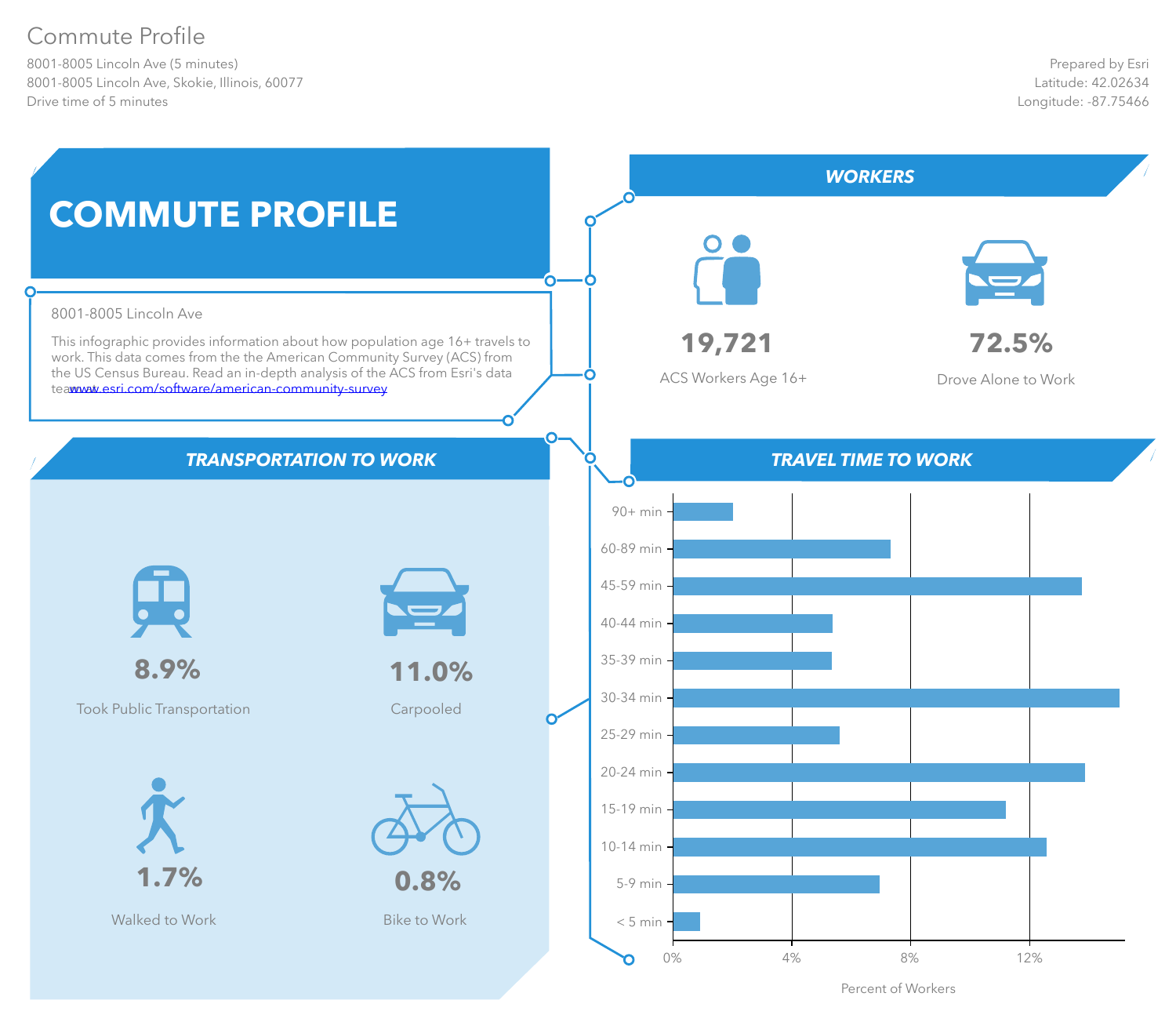# Commute Profile

8001-8005 Lincoln Ave (10 minutes) 8001-8005 Lincoln Ave, Skokie, Illinois, 60077 Drive time of 10 minutes



Percent of Workers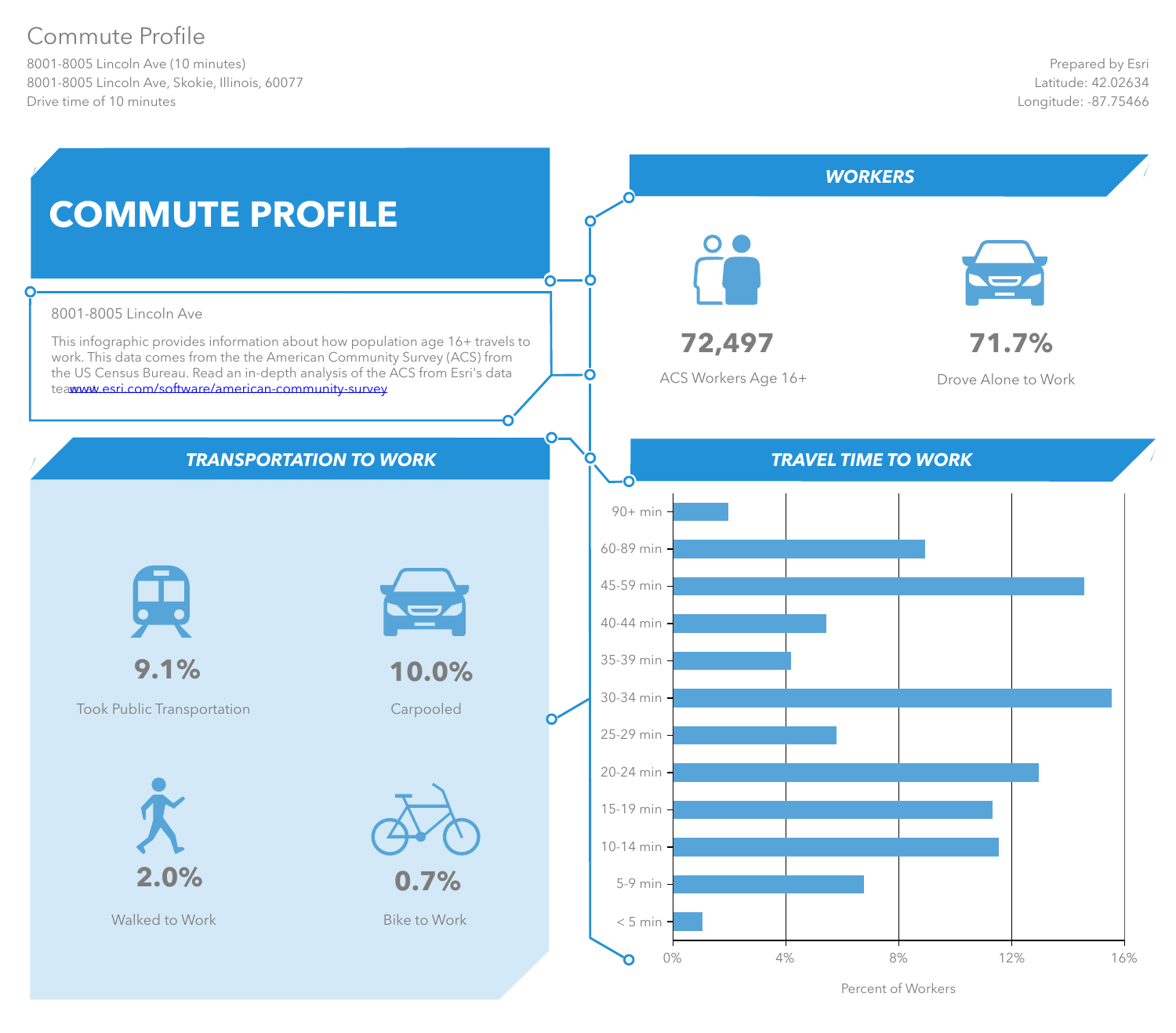# Commute Profile

8001-8005 Lincoln Ave (15 minutes) 8001-8005 Lincoln Ave, Skokie, Illinois, 60077 Drive time of 15 minutes



Percent of Workers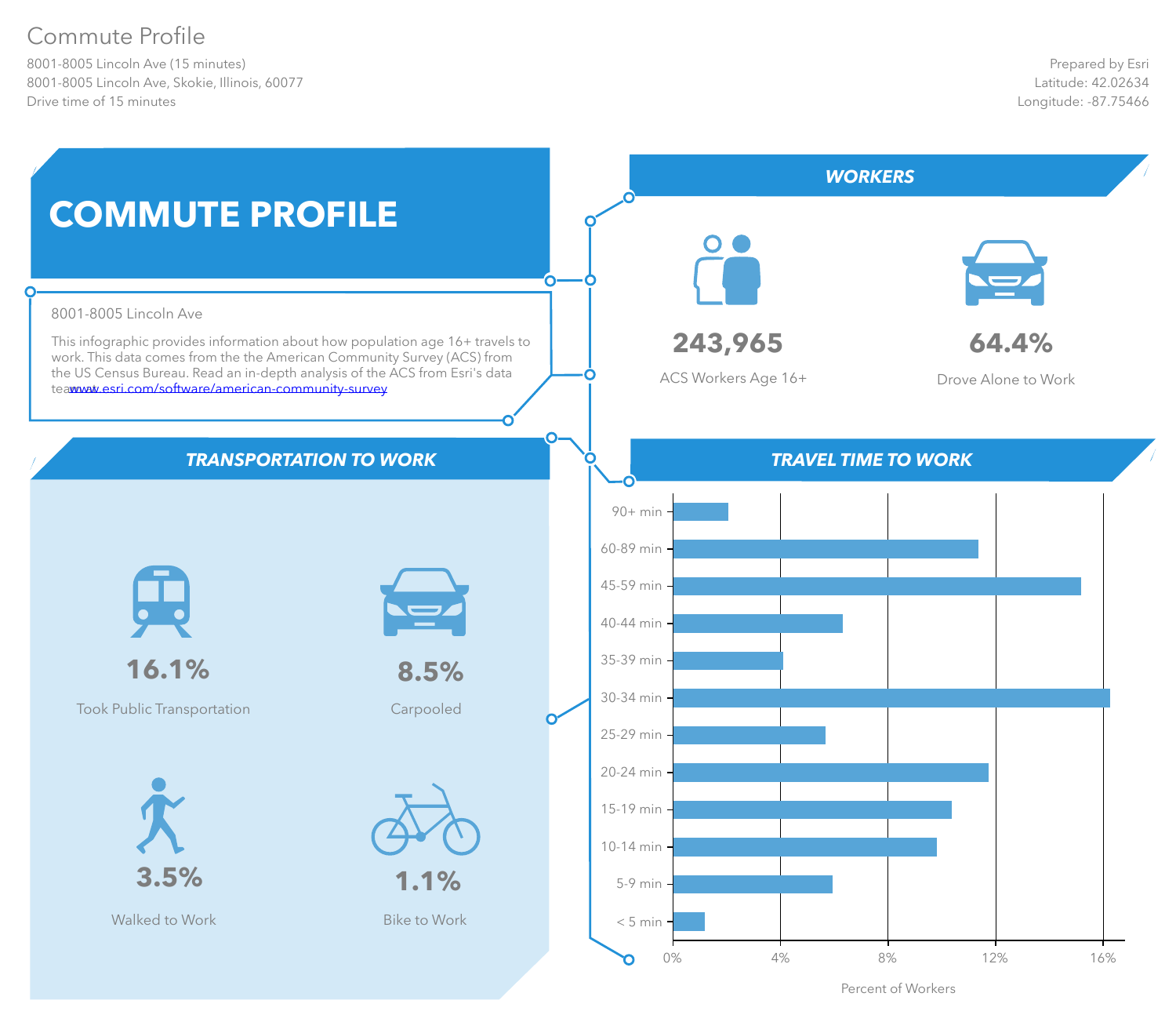8001-8005 Lincoln Ave (5 minutes) 8001-8005 Lincoln Ave, Skokie, Illinois, 60077 Drive time of 5 minutes

## Employment Overview

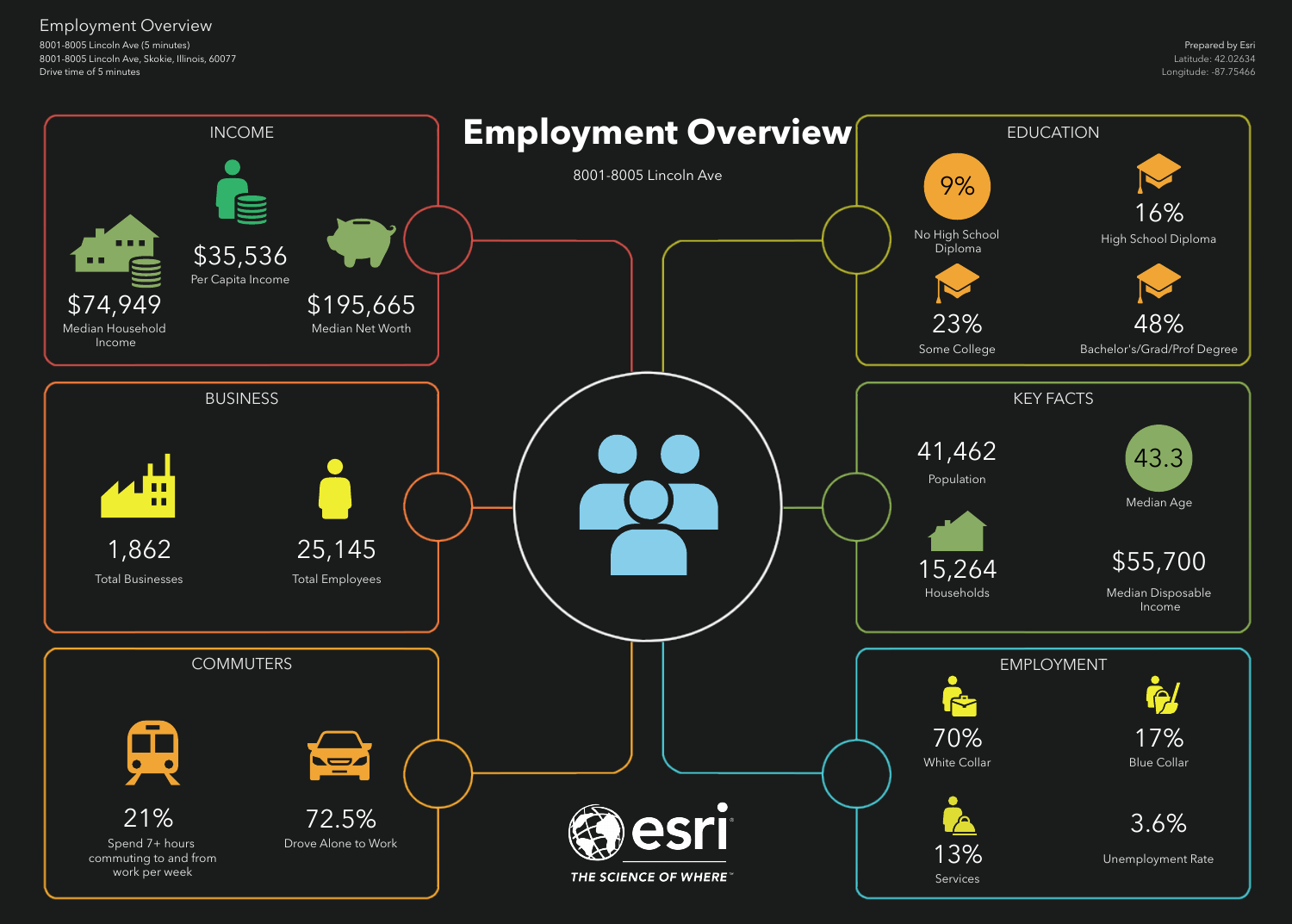8001-8005 Lincoln Ave (10 minutes) 8001-8005 Lincoln Ave, Skokie, Illinois, 60077 Drive time of 10 minutes

## Employment Overview

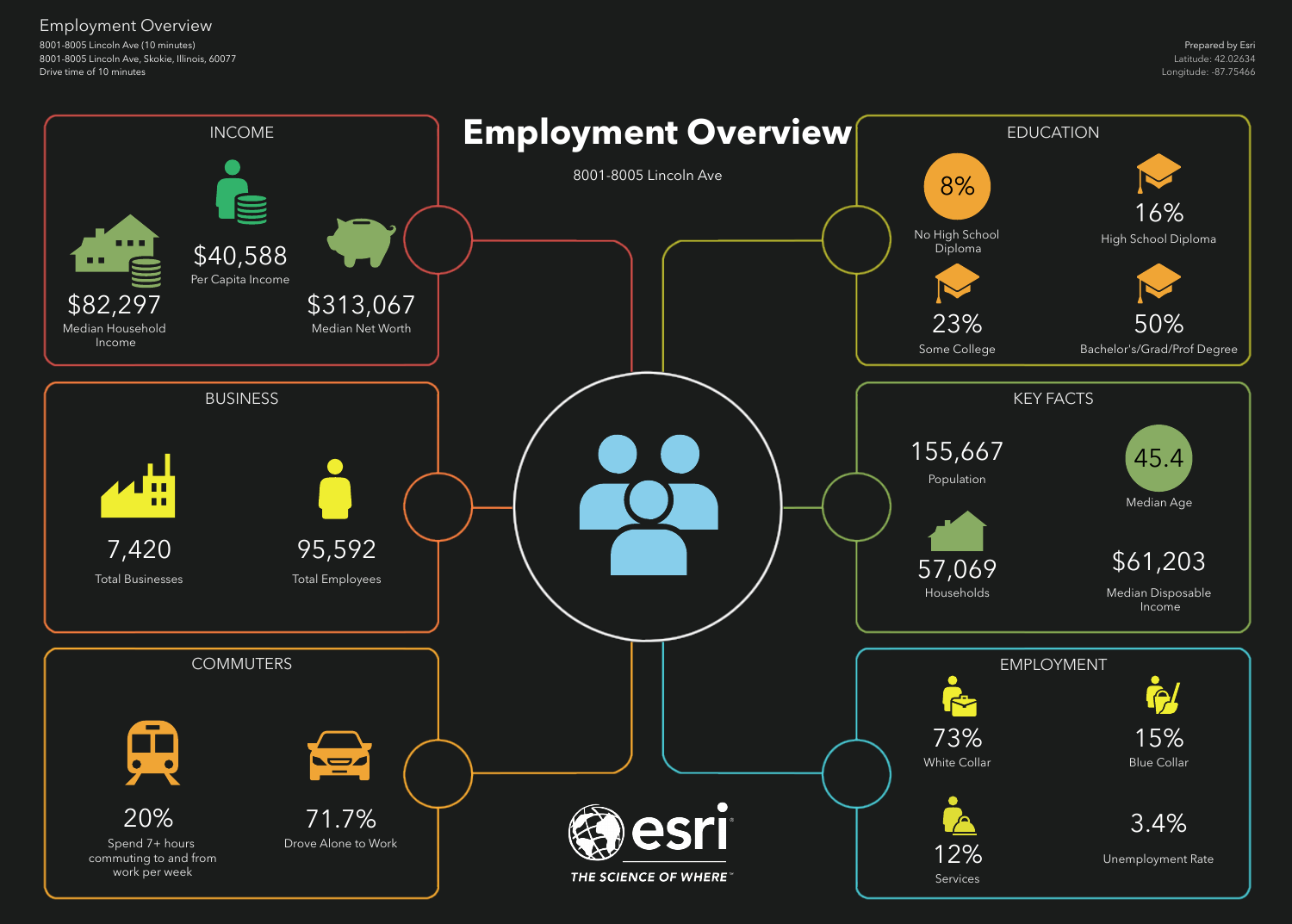8001-8005 Lincoln Ave (15 minutes) 8001-8005 Lincoln Ave, Skokie, Illinois, 60077 Drive time of 15 minutes

## Employment Overview

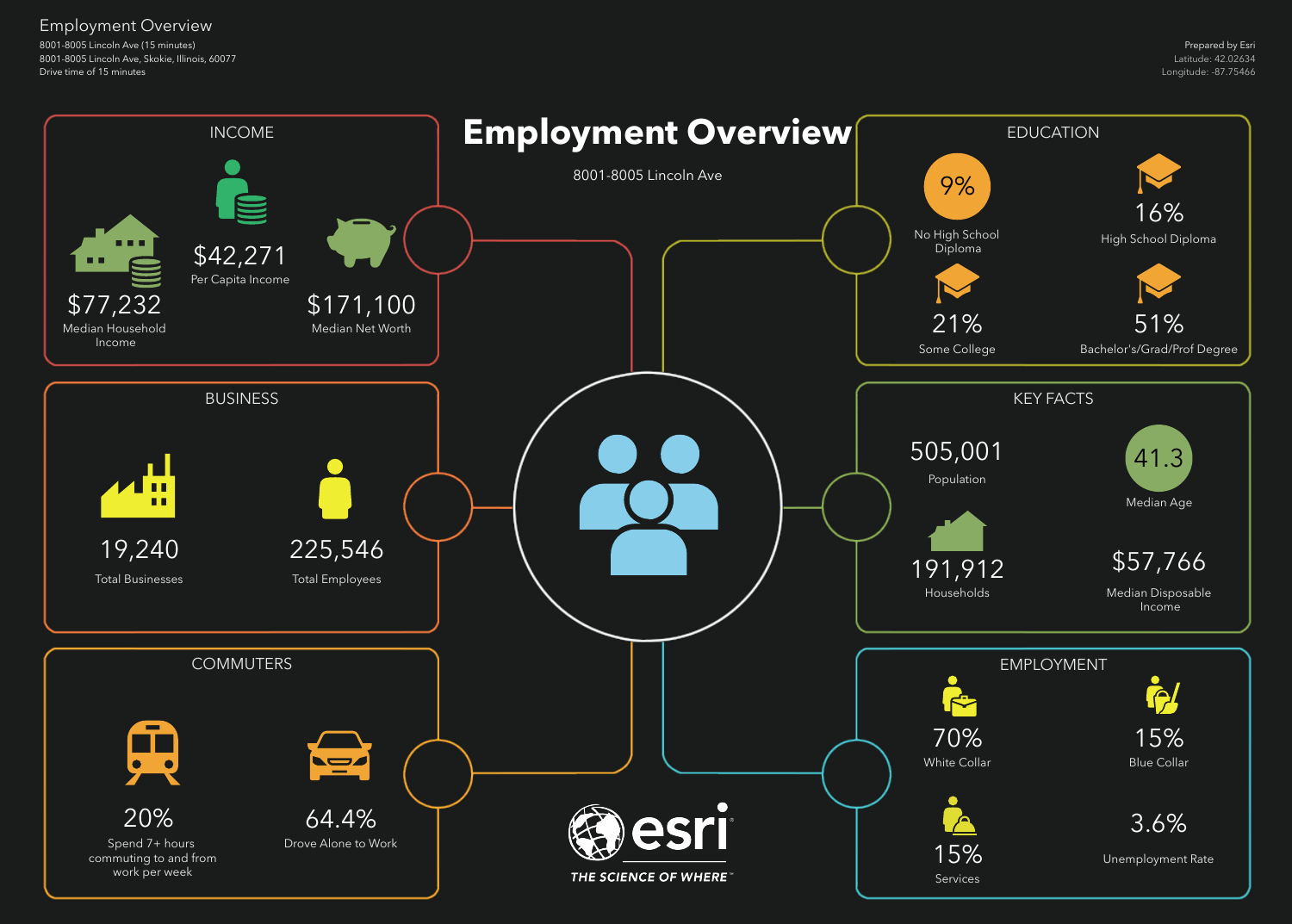### Executive Summary - Call Outs

8001-8005 Lincoln Ave (5 minutes) 8001-8005 Lincoln Ave, Skokie, Illinois, 60077 Drive time of 5 minutes



Spending facts are average annual dollars per household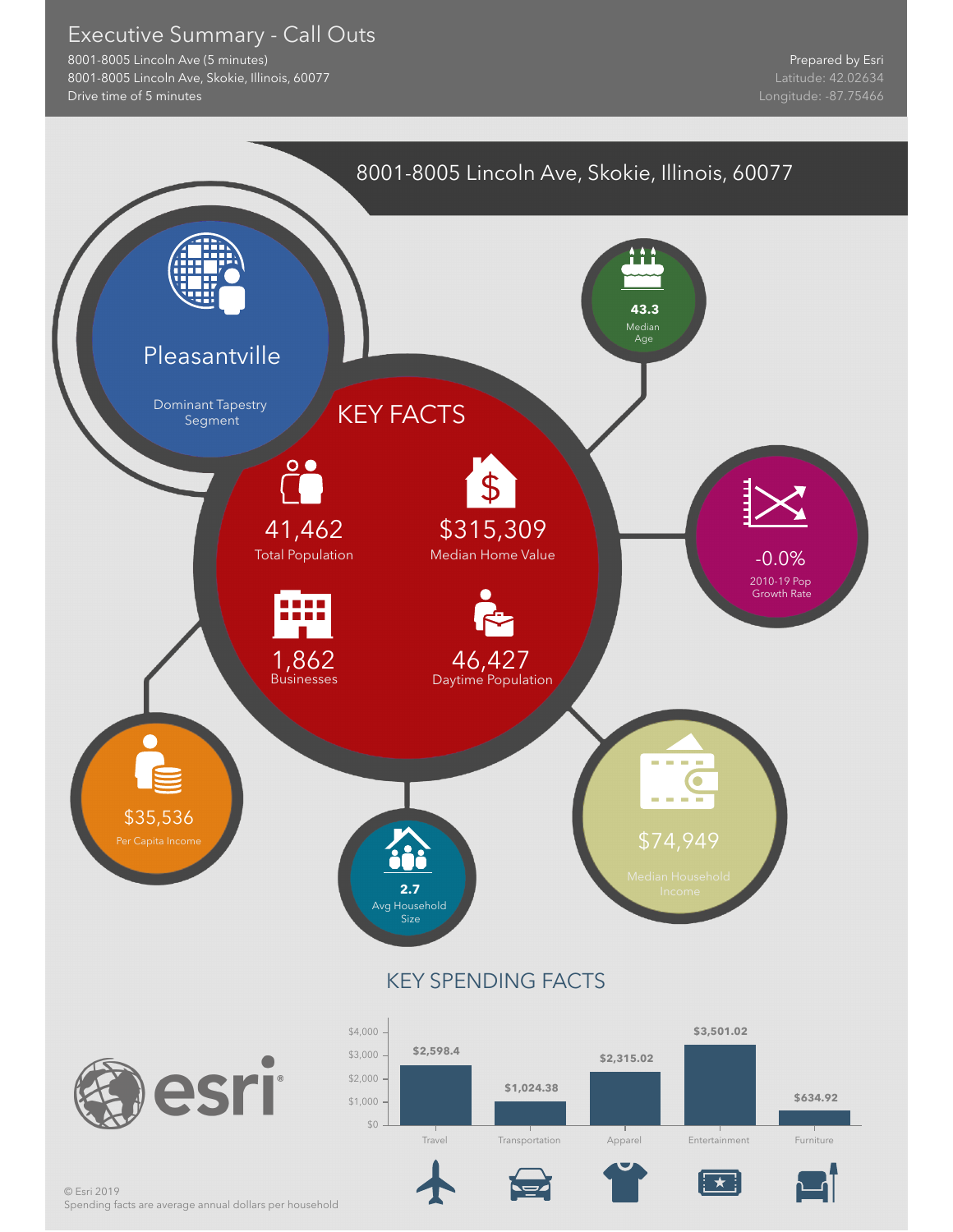### Executive Summary - Call Outs

8001-8005 Lincoln Ave (10 minutes) 8001-8005 Lincoln Ave, Skokie, Illinois, 60077 Drive time of 10 minutes

Prepared by Esri

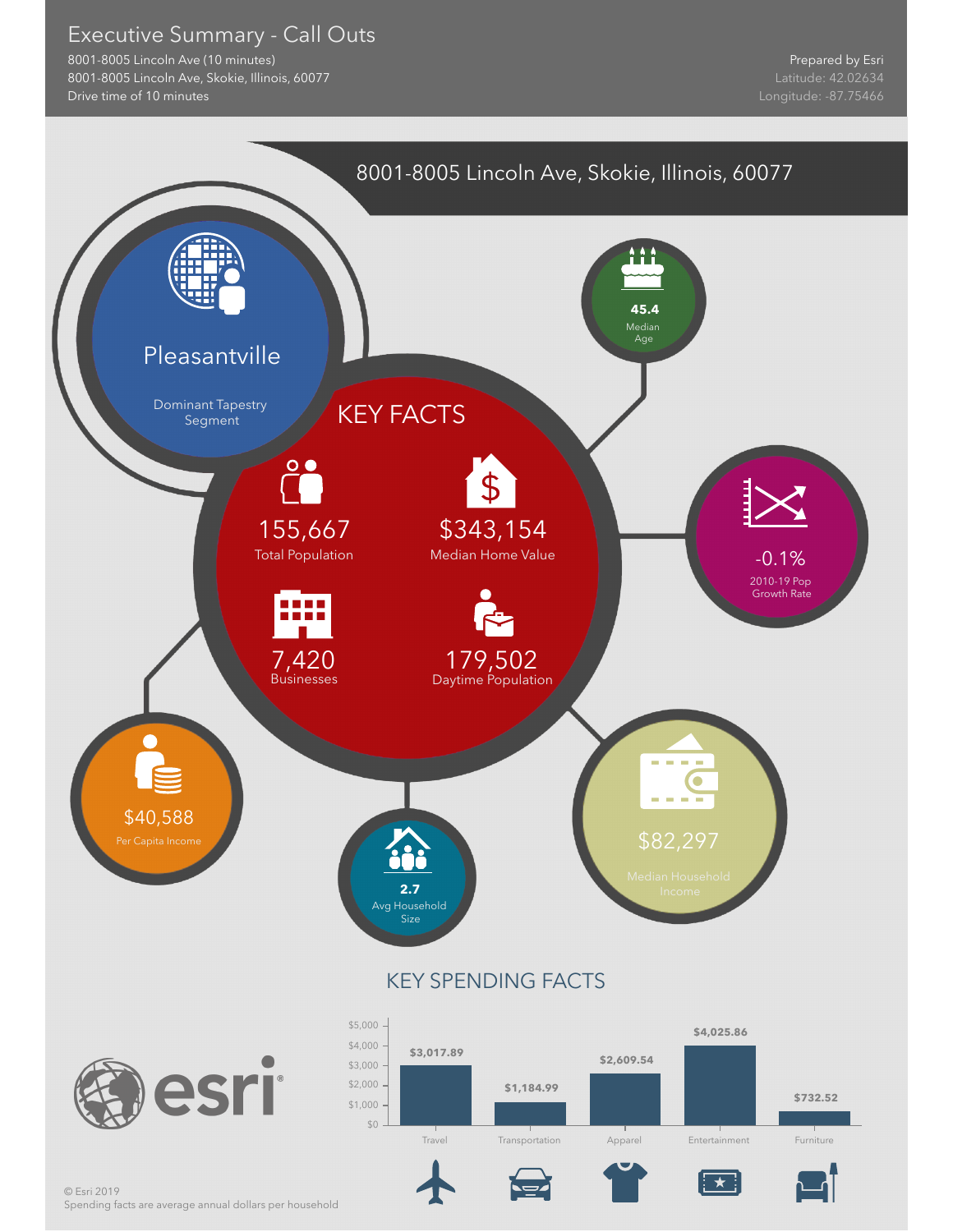### Executive Summary - Call Outs

8001-8005 Lincoln Ave (15 minutes) 8001-8005 Lincoln Ave, Skokie, Illinois, 60077 Drive time of 15 minutes

Prepared by Esri



Spending facts are average annual dollars per household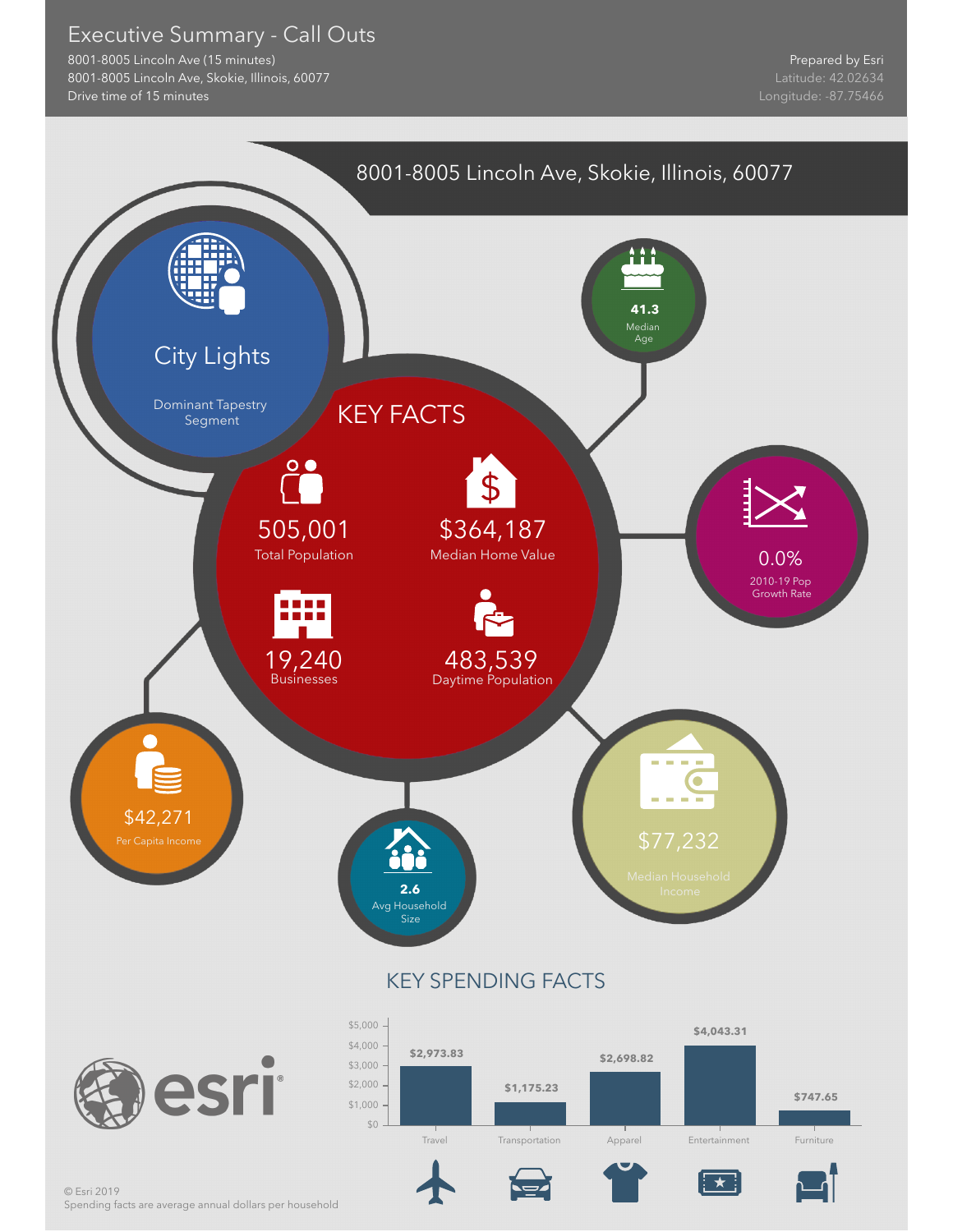8001-8005 Lincoln Ave (5 minutes) 8001-8005 Lincoln Ave, Skokie, Illinois, 60077 Drive time of 5 minutes

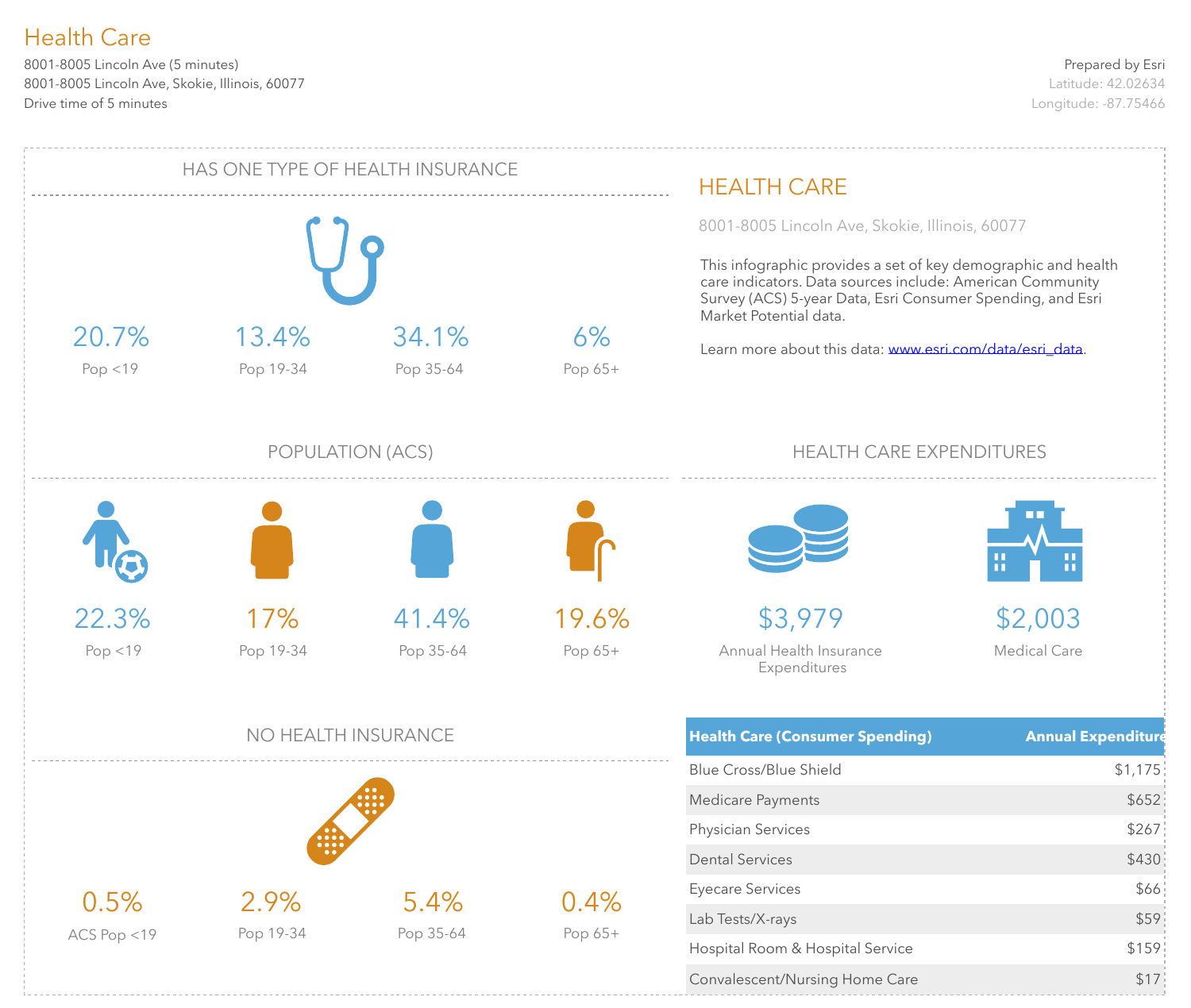8001-8005 Lincoln Ave (5 minutes) 8001-8005 Lincoln Ave, Skokie, Illinois, 60077 Drive time of 5 minutes

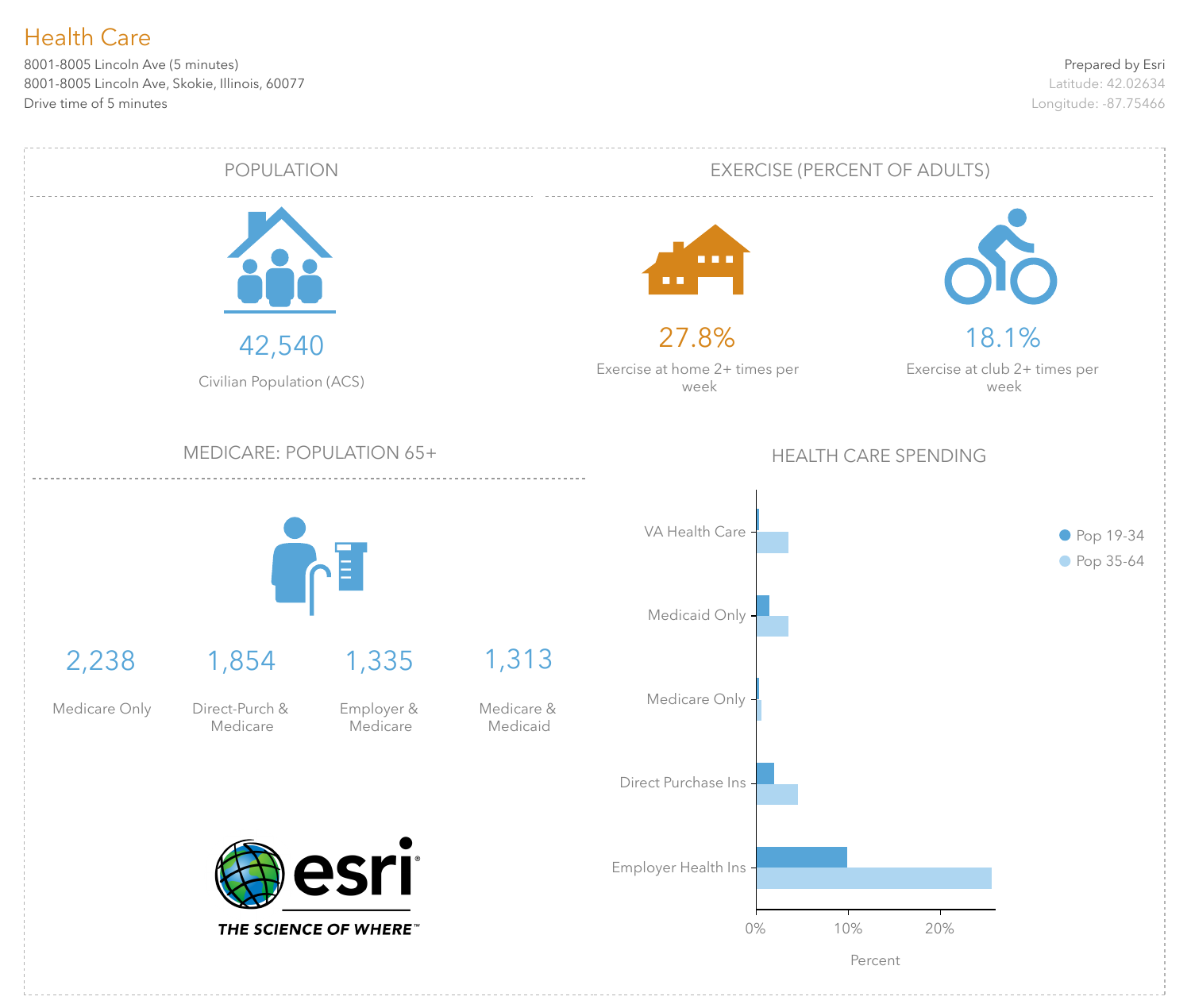8001-8005 Lincoln Ave (10 minutes) 8001-8005 Lincoln Ave, Skokie, Illinois, 60077 Drive time of 10 minutes

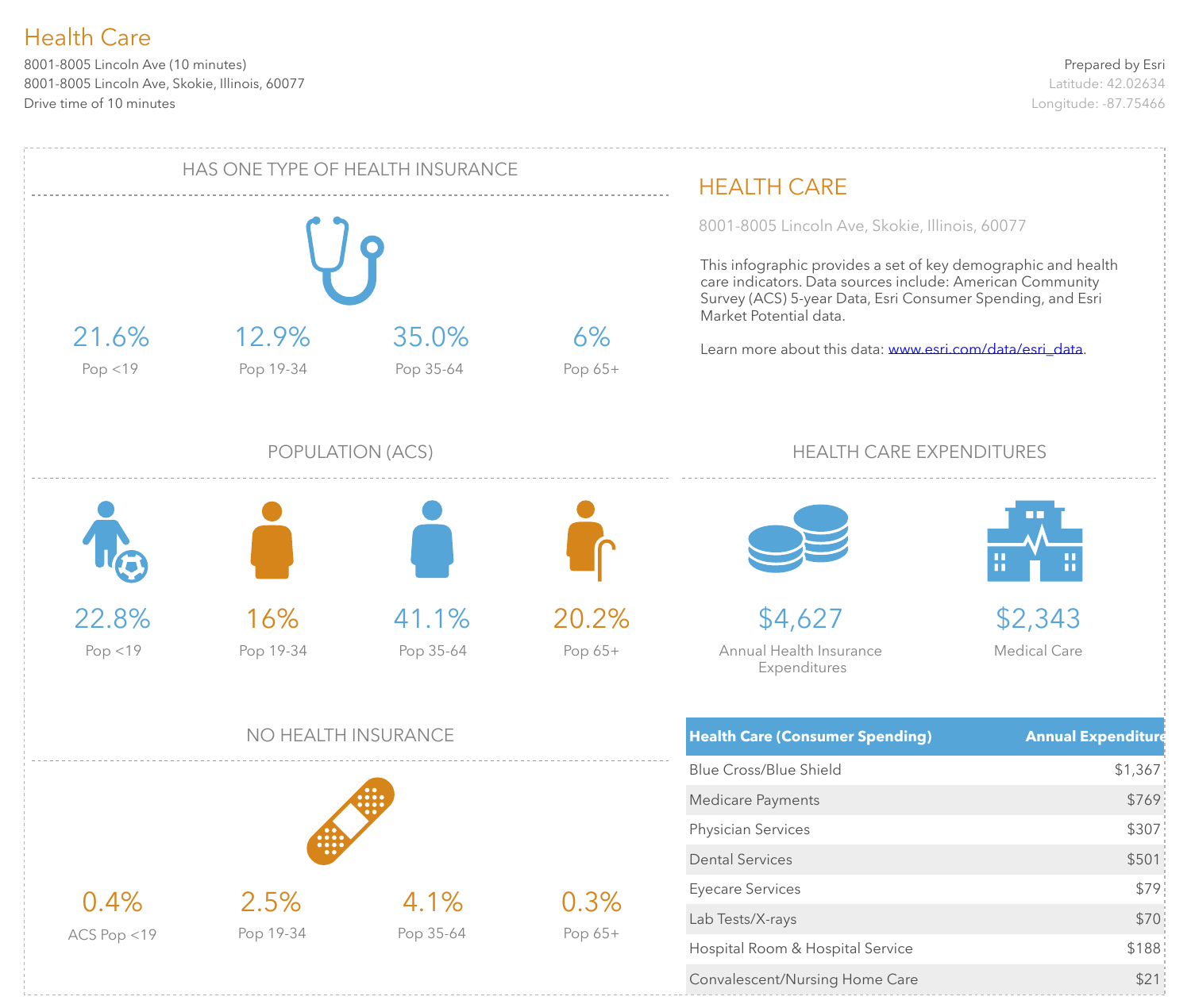8001-8005 Lincoln Ave (10 minutes) 8001-8005 Lincoln Ave, Skokie, Illinois, 60077 Drive time of 10 minutes

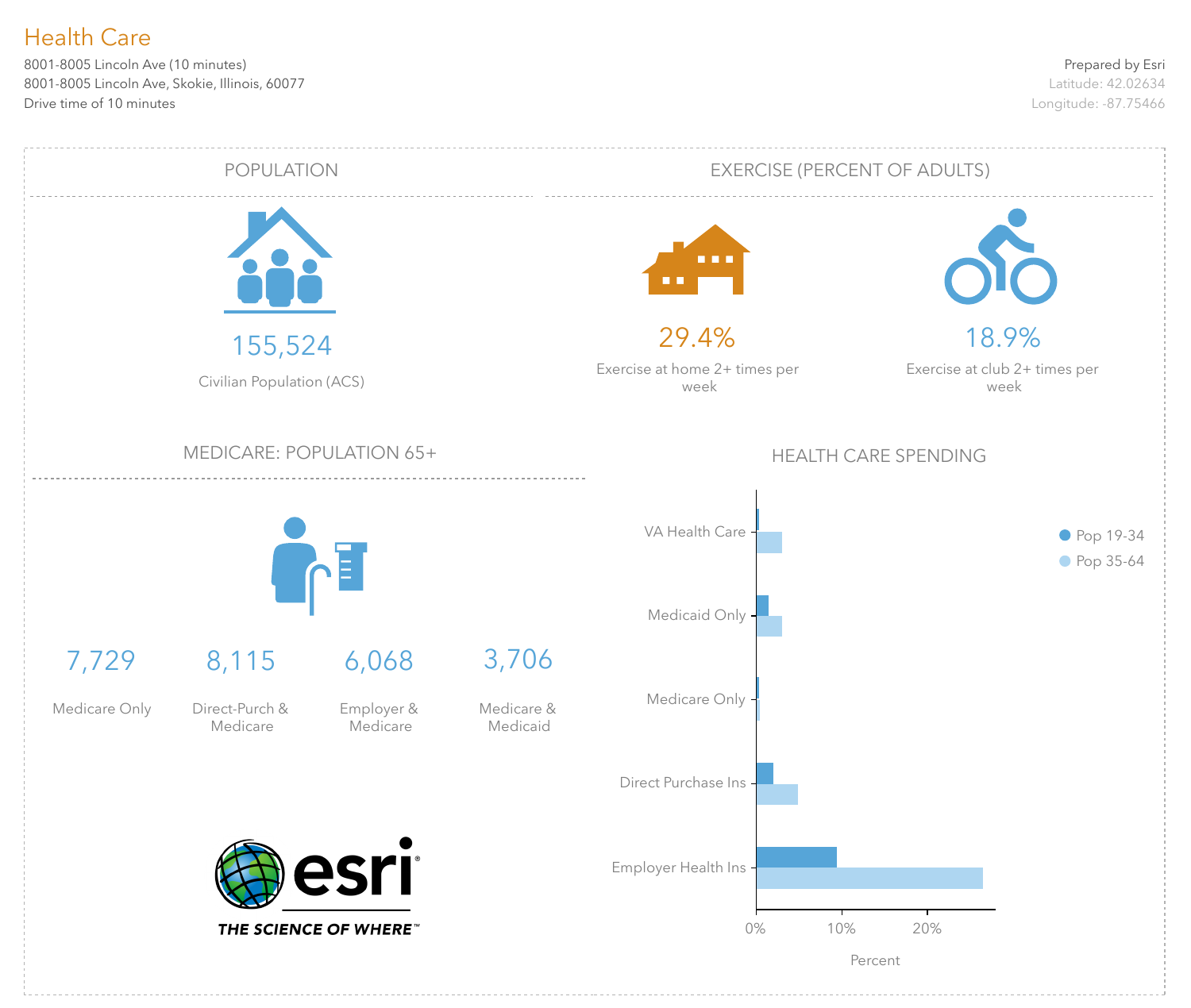8001-8005 Lincoln Ave (15 minutes) 8001-8005 Lincoln Ave, Skokie, Illinois, 60077 Drive time of 15 minutes

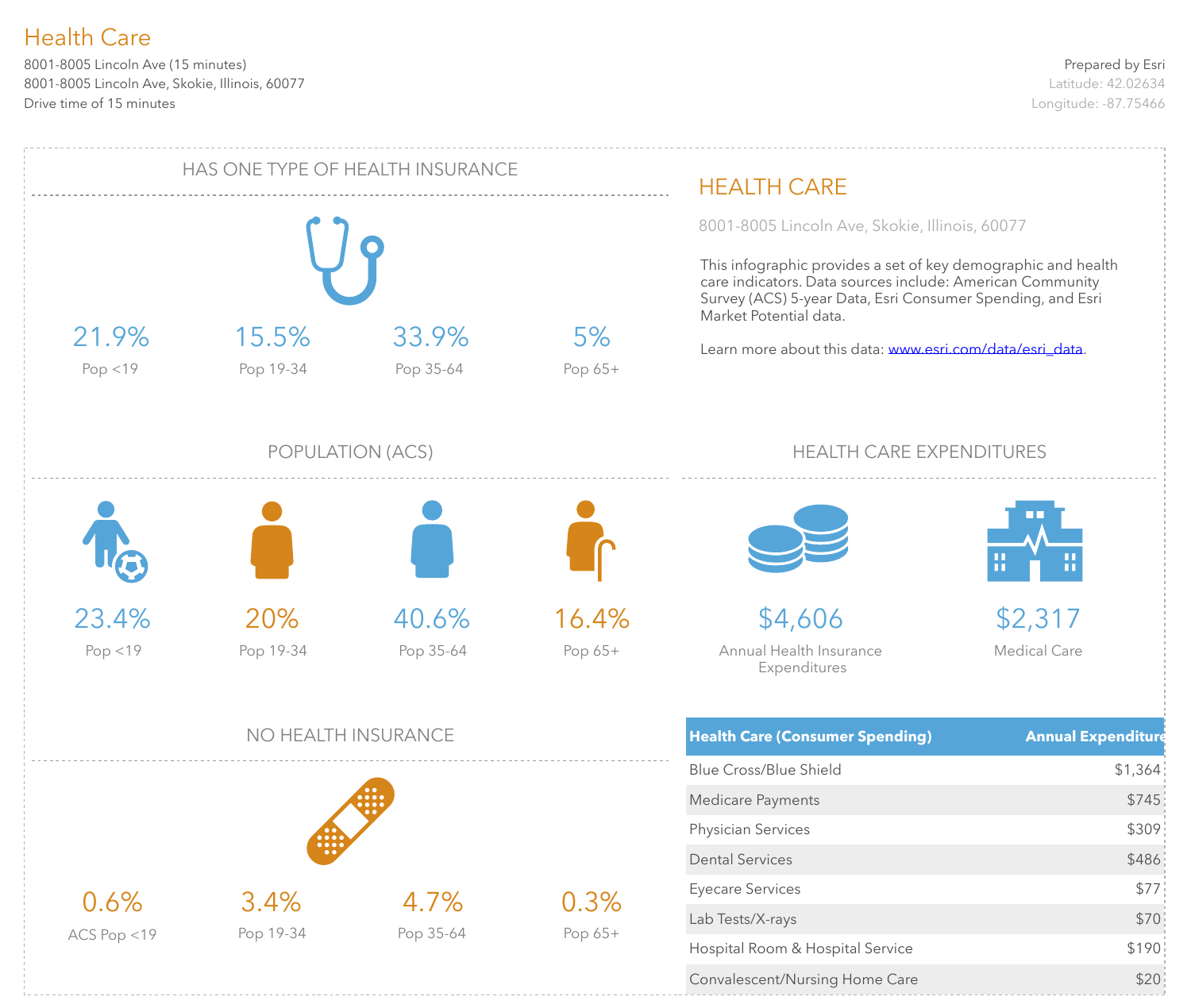8001-8005 Lincoln Ave (15 minutes) 8001-8005 Lincoln Ave, Skokie, Illinois, 60077 Drive time of 15 minutes

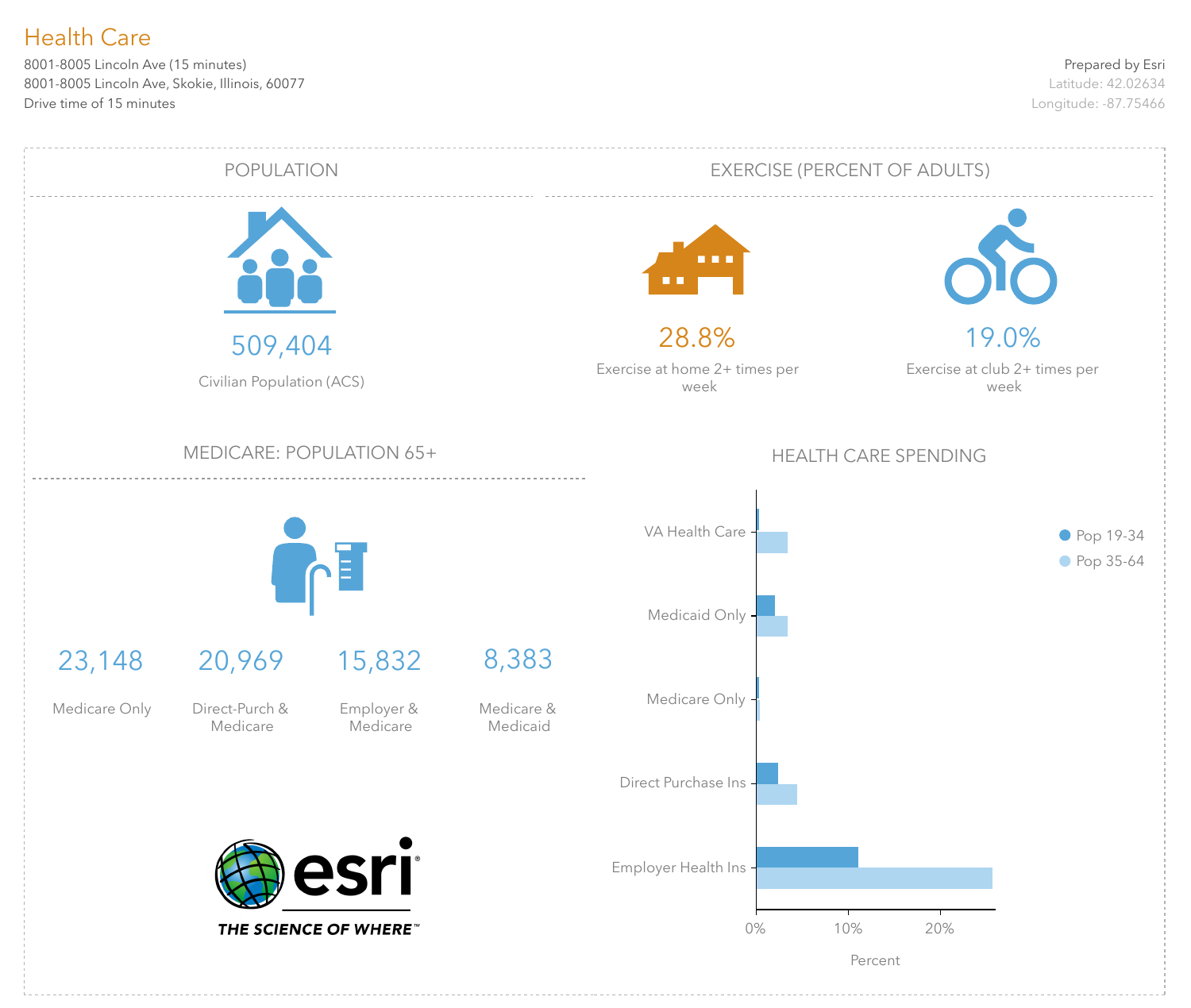#### Prepared by Esri

Latitude: 42.02634 Longitude: -87.75466

8001-8005 Lincoln Ave (5 minutes) 8001-8005 Lincoln Ave, Skokie, Illinois, 60077 Drive time of 5 minutes

## Marketing Profile

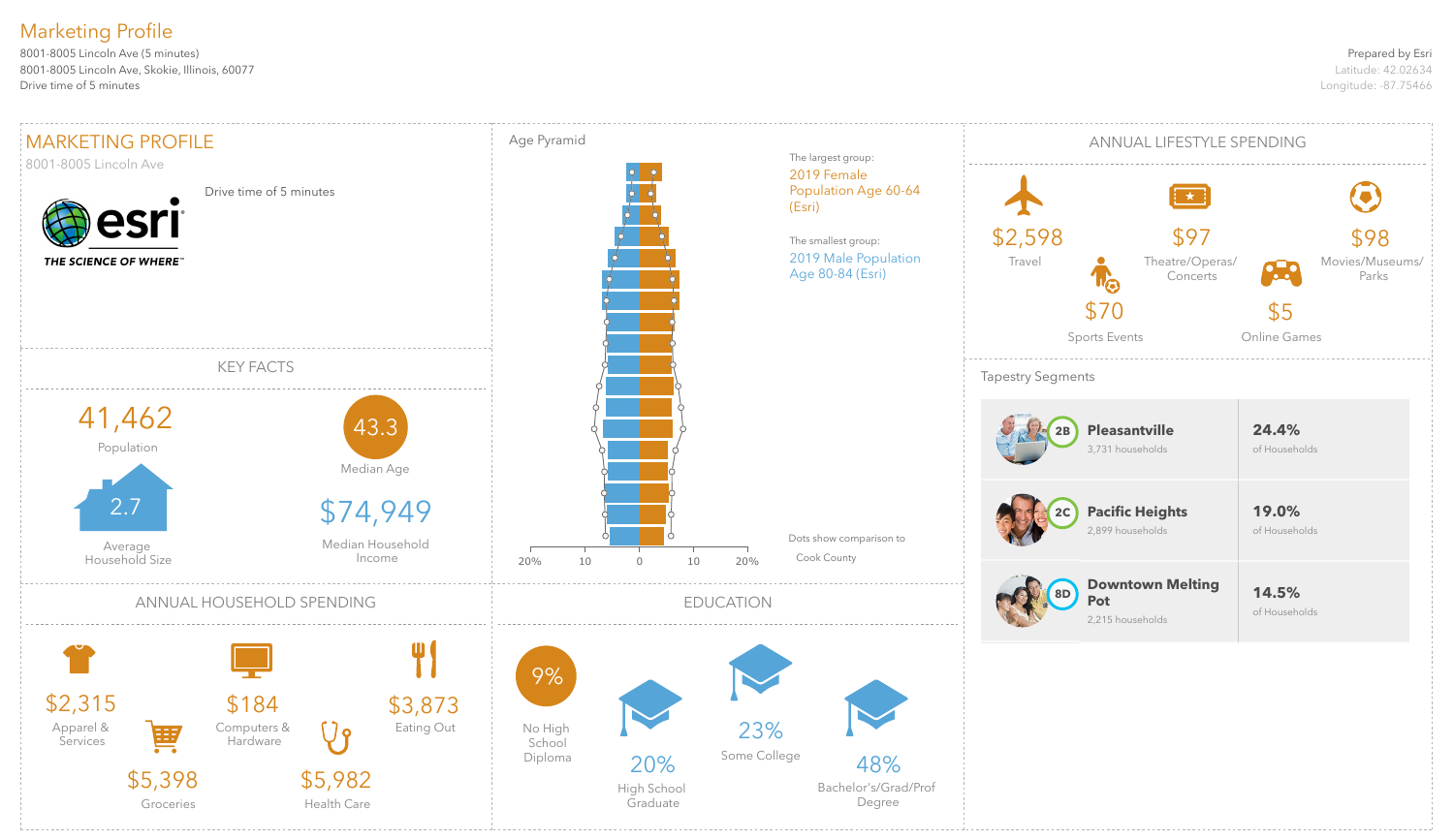#### Prepared by Esri

Latitude: 42.02634 Longitude: -87.75466

8001-8005 Lincoln Ave (10 minutes) 8001-8005 Lincoln Ave, Skokie, Illinois, 60077 Drive time of 10 minutes

## Marketing Profile

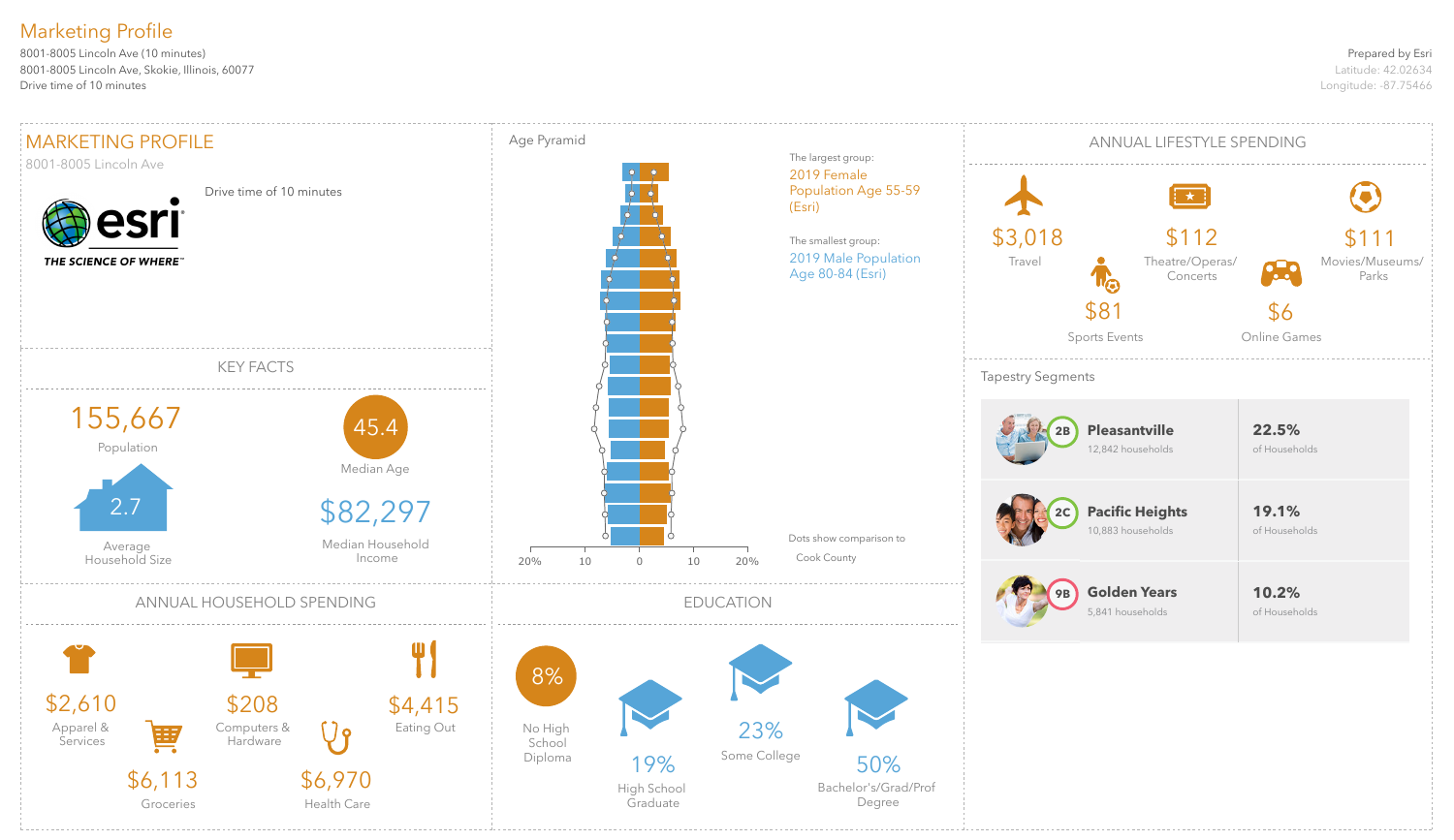#### Prepared by Esri

Latitude: 42.02634 Longitude: -87.75466

8001-8005 Lincoln Ave (15 minutes) 8001-8005 Lincoln Ave, Skokie, Illinois, 60077 Drive time of 15 minutes

## Marketing Profile

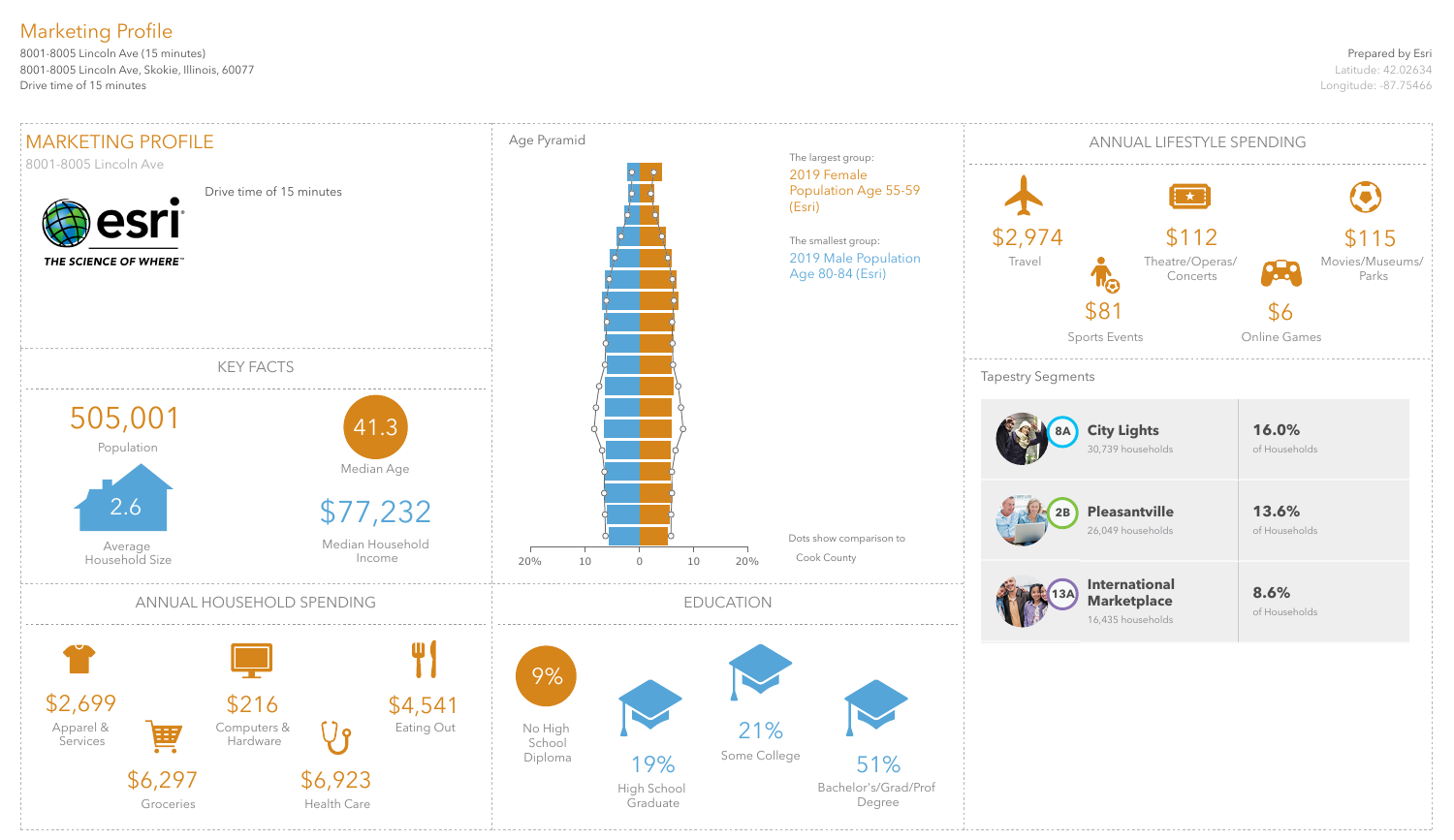## Office Market Profile

8001-8005 Lincoln Ave (5 minutes) 8001-8005 Lincoln Ave, Skokie, Illinois, 60077 Drive time of 5 minutes

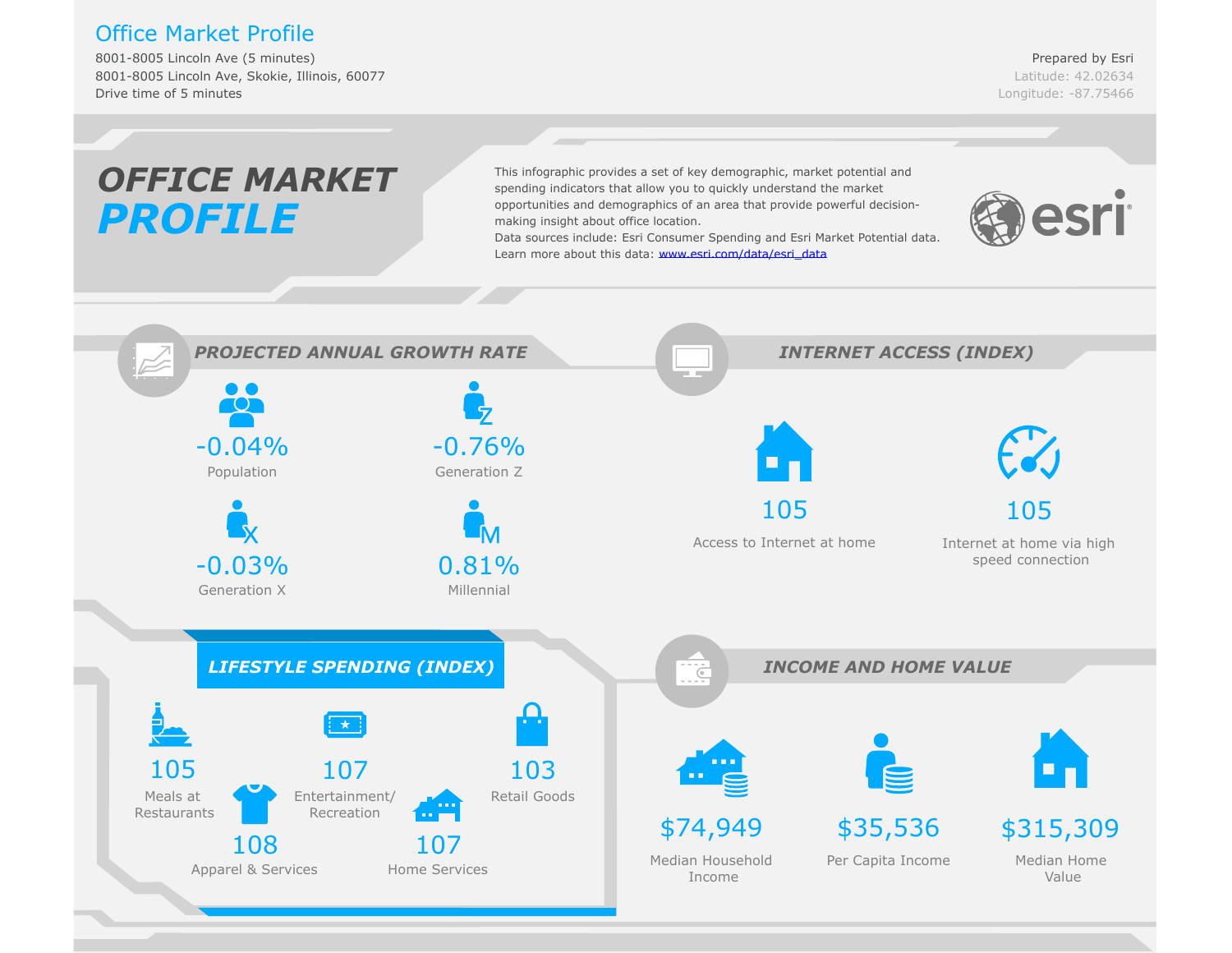## Office Market Profile

8001-8005 Lincoln Ave (10 minutes) 8001-8005 Lincoln Ave, Skokie, Illinois, 60077 Drive time of 10 minutes

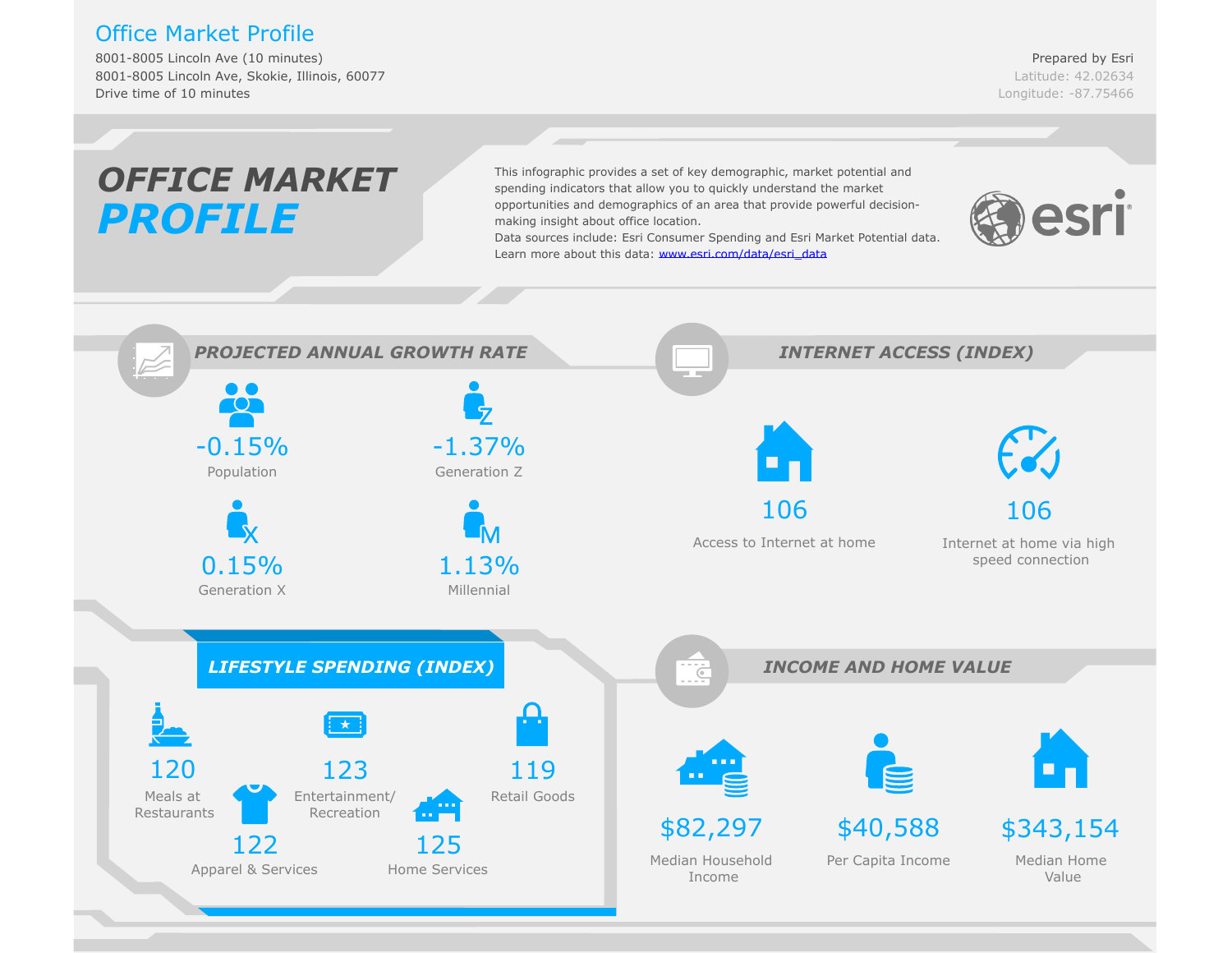## Office Market Profile

8001-8005 Lincoln Ave (15 minutes) 8001-8005 Lincoln Ave, Skokie, Illinois, 60077 Drive time of 15 minutes

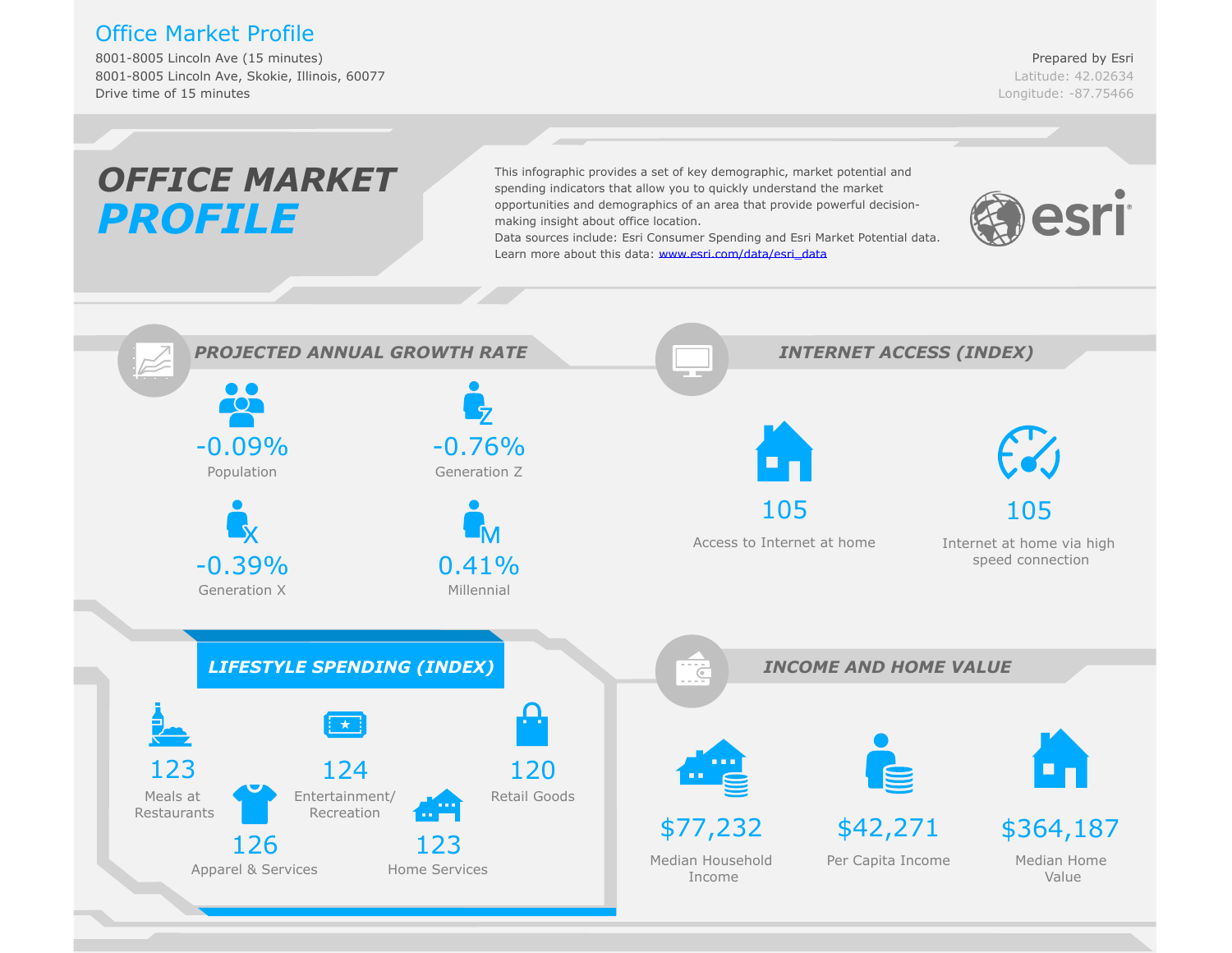Prepared by Esri Latitude: 42.02634 Longitude: -87.75466

8001-8005 Lincoln Ave (5 minutes) 8001-8005 Lincoln Ave, Skokie, Illinois, 60077 Drive time of 5 minutes

> Pleasantville 24.4% 3,731 households of Households

## Target Market Summary

Downtown Melting Pot 14.5% 2,215 households of Households

## **ANNUAL LIFESTYLE SPENDING**

## **Tapestry Segments**





Pacific Heights 19.0% 2,899 households of Households











Theatre/Operas/Concerts

**\$98**

Movies/Museums/ Parks

**\$70**





Online Games



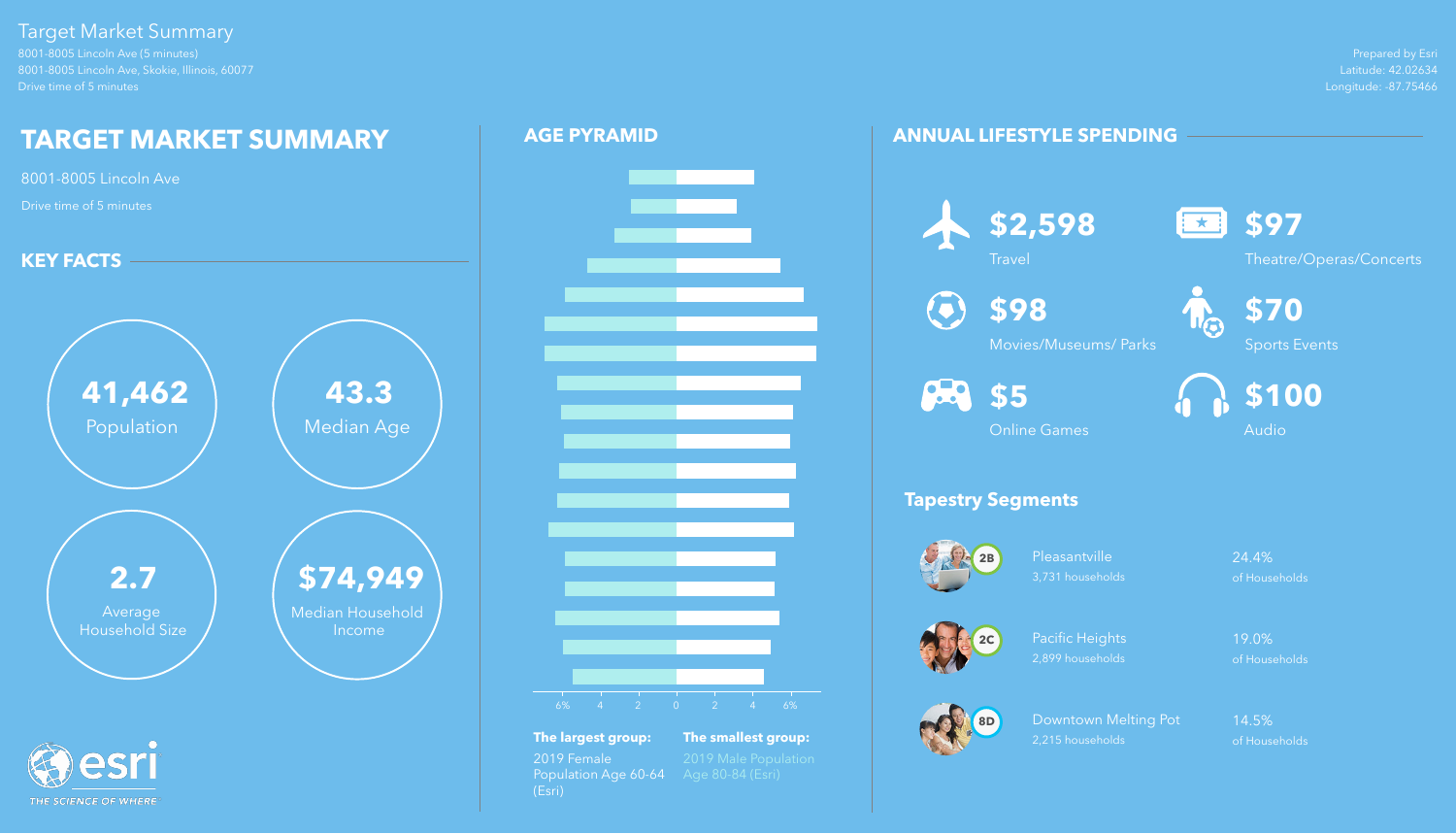Prepared by Esri Latitude: 42.02634 Longitude: -87.75466



8001-8005 Lincoln Ave (10 minutes) 8001-8005 Lincoln Ave, Skokie, Illinois, 60077 Drive time of 10 minutes

> Pleasantville 22.5% 12,842 households of Households

## Target Market Summary

THE SCIENCE OF WHERE

Golden Years 10.2% 5,841 households of Households

## **ANNUAL LIFESTYLE SPENDING**

## **Tapestry Segments**

**\$111**  $\left( \bullet \right)$ 





Pacific Heights 19.1% 10,883 households of Households







Theatre/Operas/Concerts



Movies/Museums/ Parks

**88** \$6





Online Games



## **AGE PYRAMID**





**The largest group: The smallest group:** 2019 Female 2019 Male Population<br>Population Age 55-59 Age 80-84 (Esri) Population Age 55-59 (Esri)